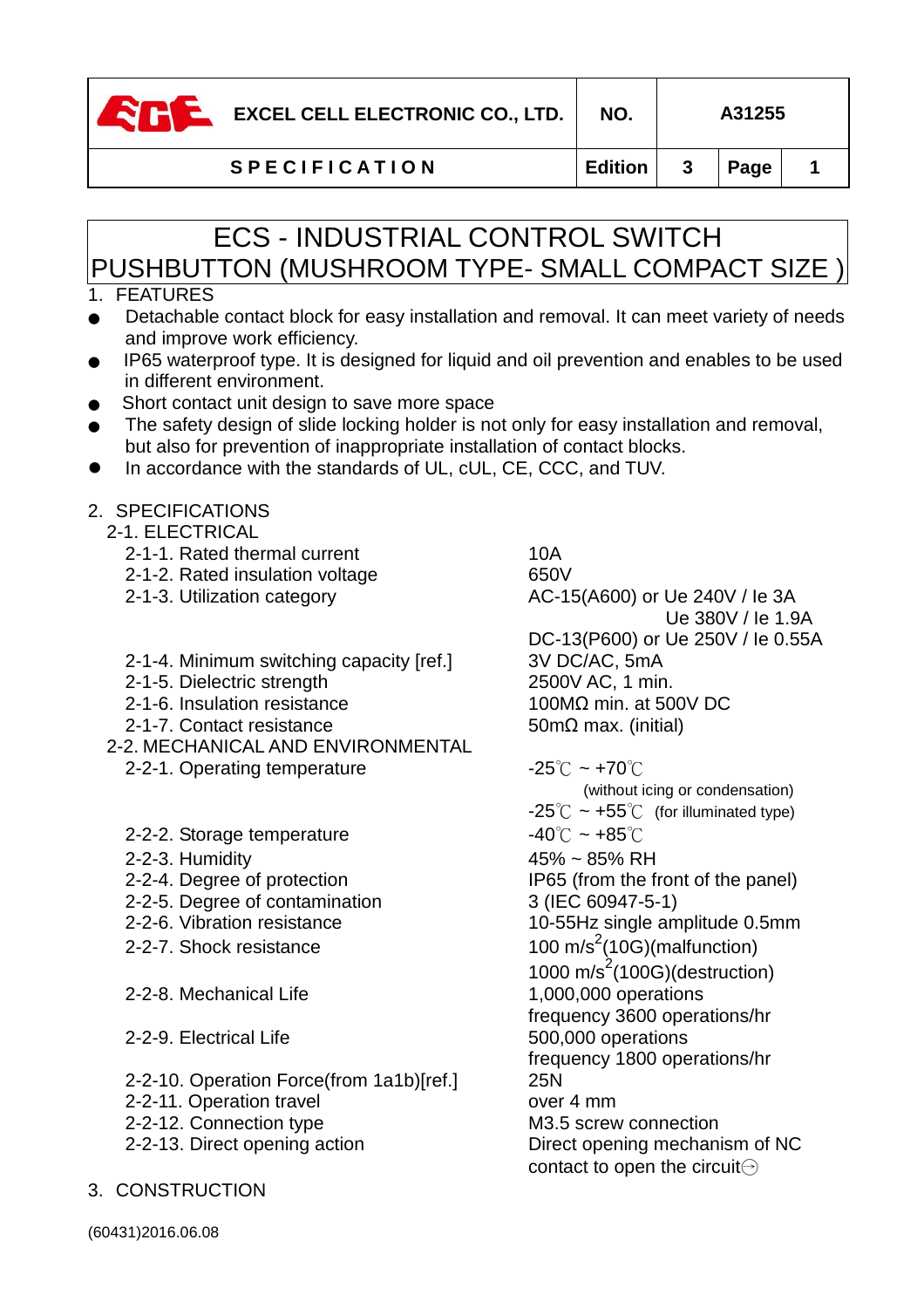| EXCEL CELL ELECTRONIC CO., LTD. | NO.     |              | A31255 |  |
|---------------------------------|---------|--------------|--------|--|
| <b>SPECIFICATION</b>            | Edition | $\mathbf{3}$ | Page   |  |



- Operation unit, LED unit, and contact unit (contact blocks) can be sold separately. Please see [4.Part numbering system] for operation unit part number. For other accessories (LED lamp, contact block, etc.), please refer to accessory part in catalog.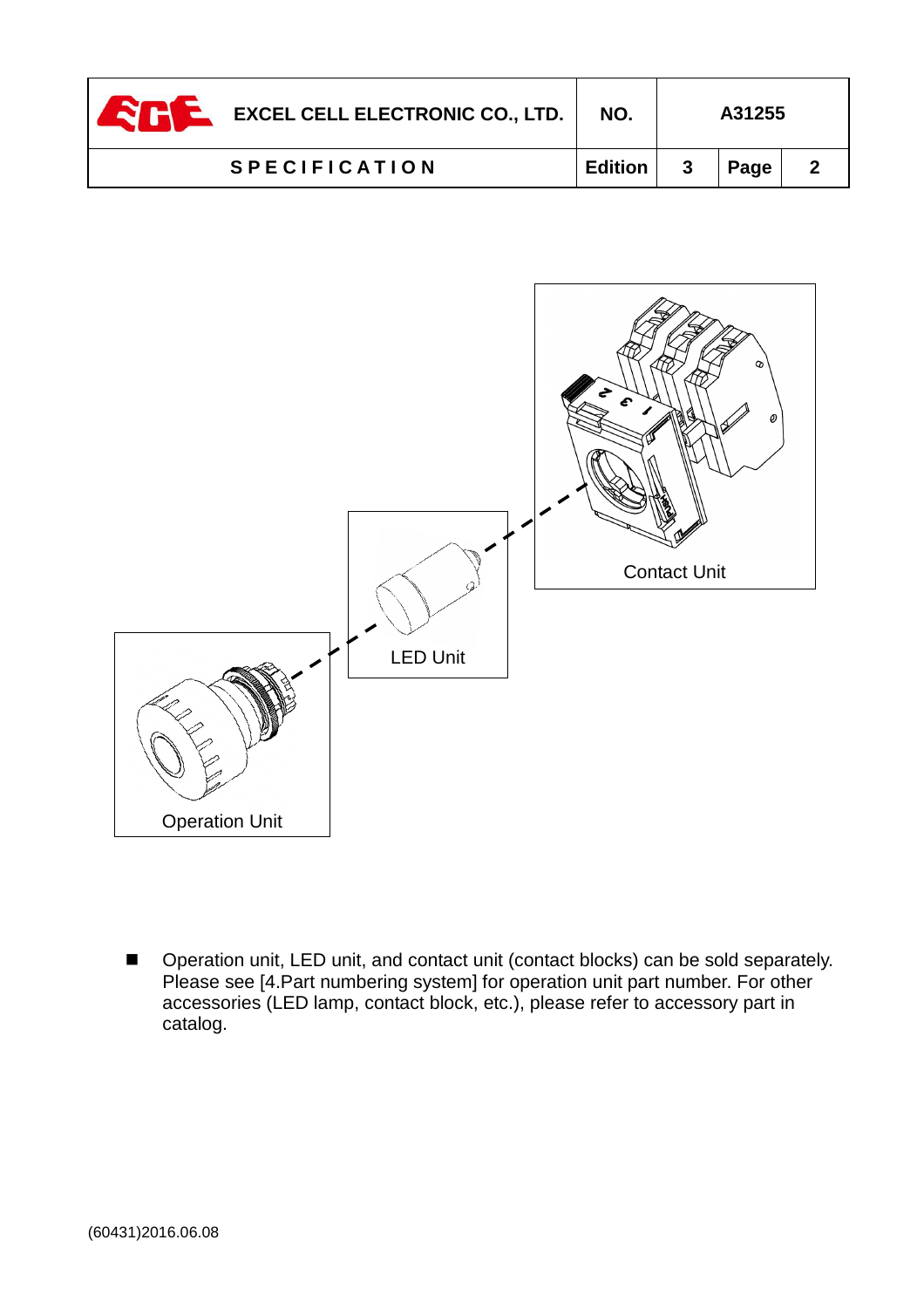| <b>EXCEL CELL ELECTRONIC CO., LTD.</b> | NO.            |              | A31255 |  |
|----------------------------------------|----------------|--------------|--------|--|
| <b>SPECIFICATION</b>                   | <b>Edition</b> | $\mathbf{3}$ | Page   |  |

## 4. PART NUMBERING SYSTEM



Series: ECS: Industrial Control Switch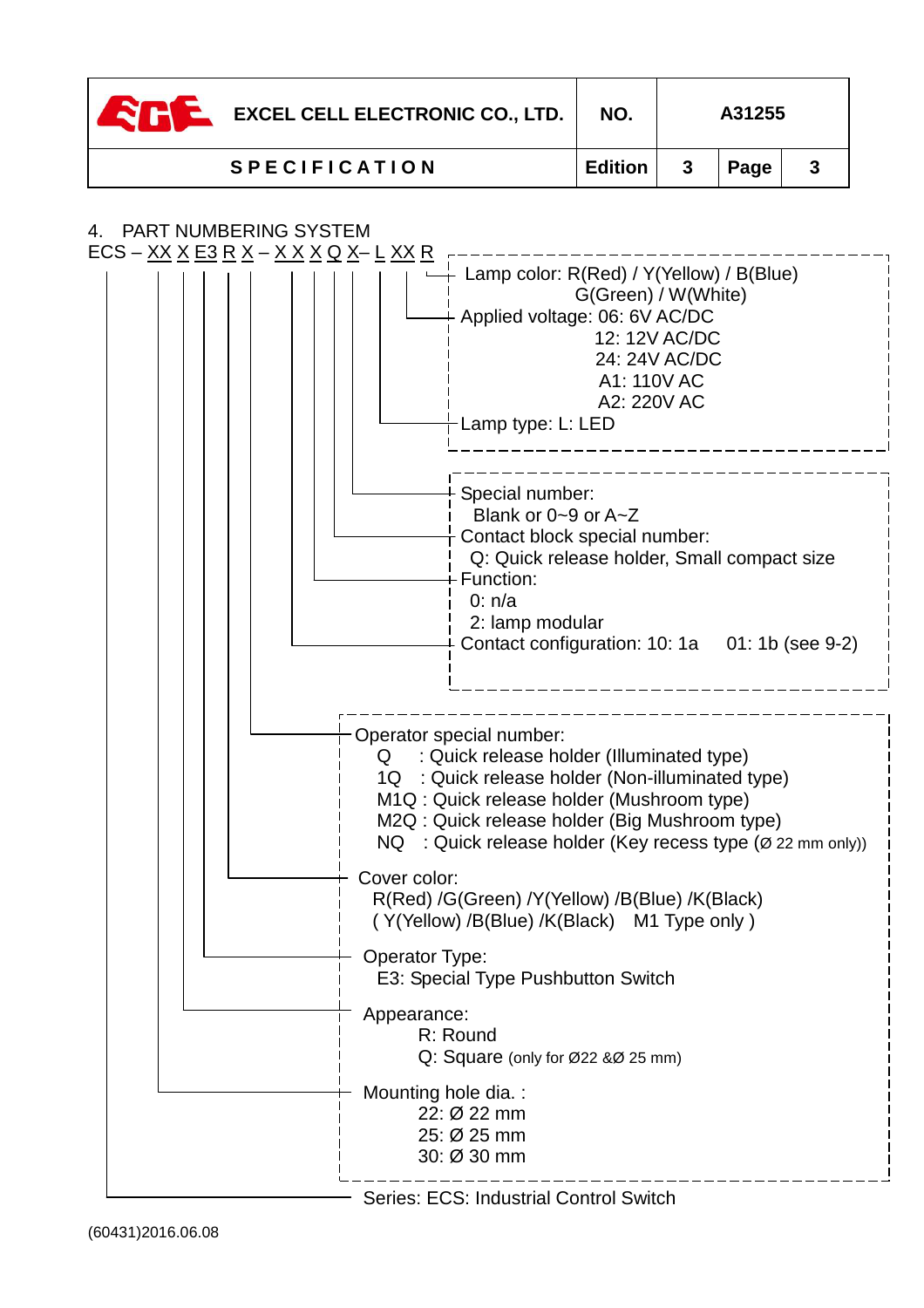| <b>EXCEL CELL ELECTRONIC CO., LTD.</b><br><b>TN</b> | NO.     |   | A31255 |  |
|-----------------------------------------------------|---------|---|--------|--|
| <b>SPECIFICATION</b>                                | Edition | 3 | Page   |  |

#### 5. INSTALLATION

- 5-1. Panel thickness
	- -The panel thickness must be 1 to 6 mm.
	- - Take into consideration about the thickness of accessories (such as name plate, switch guard, etc.) while using.
- 5-2. Panel cutout
	- -Cutout diameter and distance

|                       |                     | Unit: mm       |
|-----------------------|---------------------|----------------|
| 22R / 25R             | 22Q / 25Q           | 30R            |
| $22.3/25.3$ $^{+0.4}$ | 22.3/25.3 $^{+0.4}$ | $+0.5$<br>30.5 |

|  |           |           |     | Unit: mm                                                   |
|--|-----------|-----------|-----|------------------------------------------------------------|
|  | 22R / 25R | 22Q / 25Q | 30R | Long Lever Selector Switch<br><b>Emergency Stop Switch</b> |
|  | 50        |           | 50  |                                                            |
|  | 55        |           | 65  | 55                                                         |

#### -Key recess cutout (Ø22mm only)



|   |                            |                | Jnit: mm         |
|---|----------------------------|----------------|------------------|
|   | Mounting $Hole(\emptyset)$ |                |                  |
| O | nr                         | $+0.5$<br>24.7 | +v.z<br>v.L<br>- |

-Panel installation

| Operation unit<br>panel<br>nut<br>tightening tool | 1. Place the operation unit through<br>panel mounting hole.<br>2. Install the nut by using tightening<br>tool.<br>3. Make sure the operation unit fix<br>on the panel firmly. |
|---------------------------------------------------|-------------------------------------------------------------------------------------------------------------------------------------------------------------------------------|
|---------------------------------------------------|-------------------------------------------------------------------------------------------------------------------------------------------------------------------------------|

# 5-3. Operation unit and contact unit installation

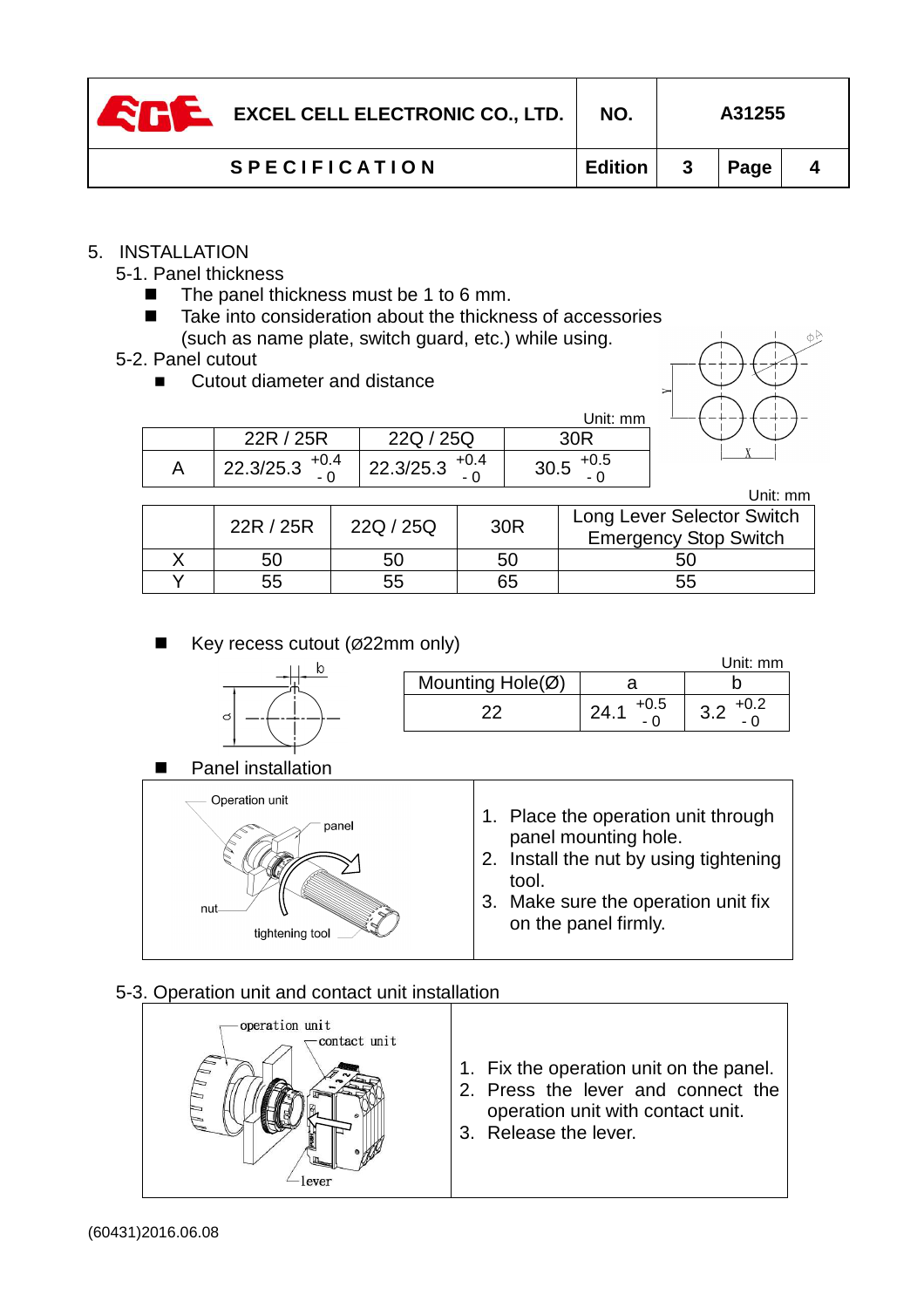| <b>ZHE</b> | <b>EXCEL CELL ELECTRONIC CO., LTD.</b> | NO.            | A31255 |  |
|------------|----------------------------------------|----------------|--------|--|
|            | <b>SPECIFICATION</b>                   | <b>Edition</b> | Page   |  |

#### 5-4. Contact block installation

| contact block | 1. Open the slide.<br>2. Contact block needs to fit with holder<br>position correctly.<br>3. Close the slide completely. |
|---------------|--------------------------------------------------------------------------------------------------------------------------|
| holder        | (If you are unable to close the slide completely,<br>please check the correctness of contact block<br>installation.)     |

#### 6. PACKAGING

6-1 . ECS product is packed without assembly (packed by set), 10 sets per box.

6-2 . Label information

- 
- 
- 
- (4) Tester number (9) Notice
- (5) Date code
- (1) part number (6) QC inspection stamp
- (2) Lot number (7) Company mark
- (3) Quantity (8) Company name
	-

- 7. DIMENSIONS
	- 7-1. See attached drawings

### 8. OPTIONS

- 8-1. Key recess type operation unit is available (Ø22mm only)
- 8-2.Ø22mm and Ø25mm type have the same structure. Different thickness of O-rings can be ordered separately to fit into Ø22mm and Ø25mm hole in the panel.
- 8-3. LED Specification

| LED Type              | BA9S-T8                          |
|-----------------------|----------------------------------|
| Durability(reference) | <sup>1</sup> Approx. 50,000 Hrs. |
| Voltage               | Printed on the LED               |

8-4. For other accessories (name plate, control box, and etc.), please refer to accessory part in the catalog.

#### 9. REMARK

9-1. Safety Certification

| <b>Safery Standard</b>              | Certification              |
|-------------------------------------|----------------------------|
| UL-508                              | UL / cUL, file NO. E155181 |
| CSA C22.2 NO.14                     |                            |
| EN60947-5-1                         | R50363071                  |
| EN60947-5-5 (Emergency Stop Switch) | R50362996                  |
| <b>CCC GB14048.5</b>                | CQC2018010305138937        |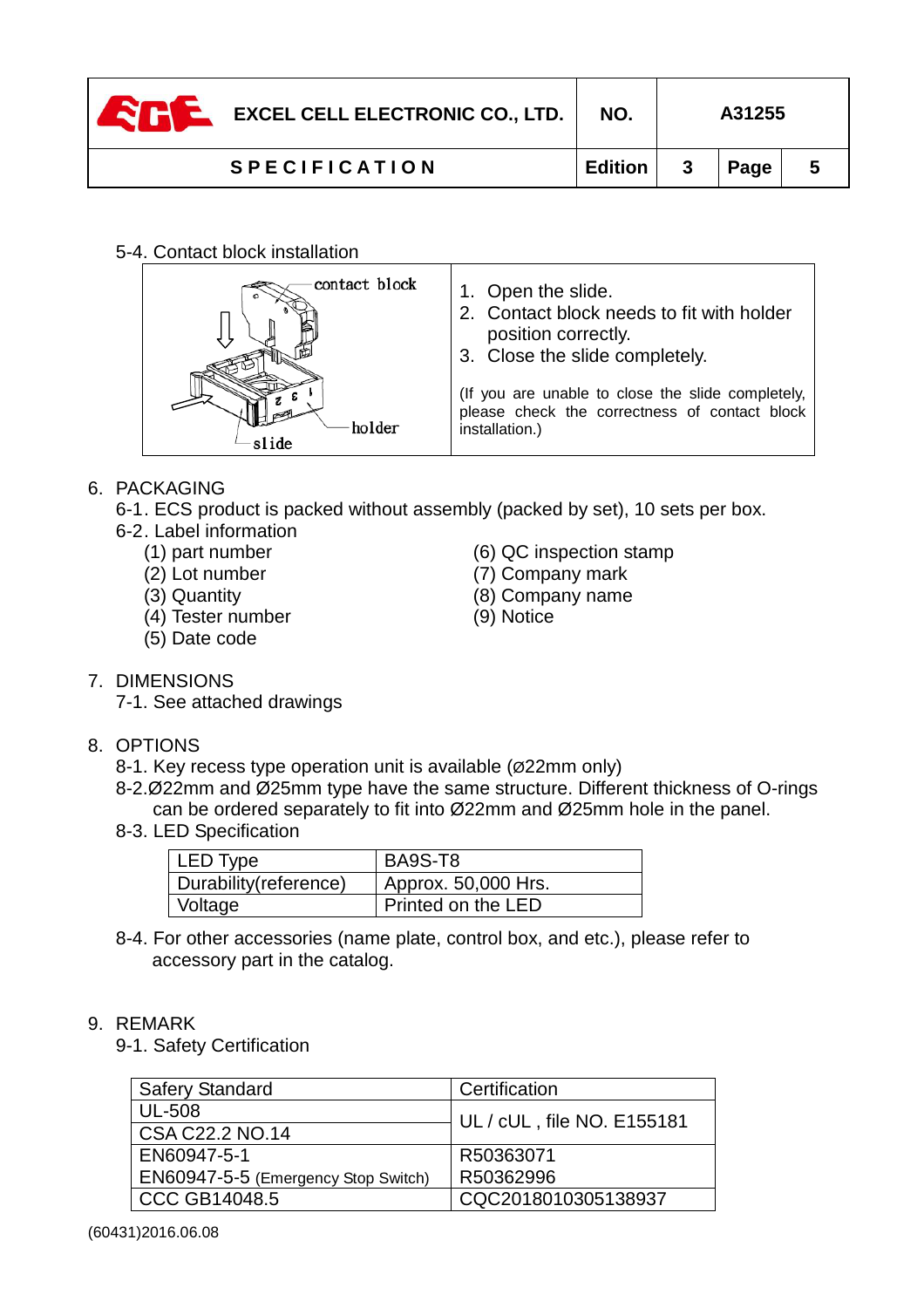| EXCEL CELL ELECTRONIC CO., LTD. | NO.     |              | A31255      |  |
|---------------------------------|---------|--------------|-------------|--|
| <b>SPECIFICATION</b>            | Edition | $\mathbf{3}$ | <b>Page</b> |  |

#### 9-2. Contact Configuration

| Code            | Contact block |           | without function block | with function block |
|-----------------|---------------|-----------|------------------------|---------------------|
|                 | <b>NO</b>     | <b>NC</b> |                        |                     |
| 10              |               |           |                        |                     |
| 01              |               |           |                        |                     |
| 11              |               |           |                        |                     |
| 20              | 2             |           |                        |                     |
| 02              |               | າ         |                        |                     |
| 12 <sub>2</sub> |               | 2         |                        |                     |
| 21              | 2             |           |                        |                     |
| 30              | з             |           |                        |                     |
| 03              |               | ৭         |                        |                     |

Remark:

- The colors of contact block are the followings: 1 NO: blue, 1 NC: red
- Maximum 3 contact blocks for every contact unit.

#### 9-3. CAUTION

- To prevent injury, this device must be disconnected from all power sources prior to wiring and other initiating work.
- Use tightening tool when installing the operation unit in the panel cutout. Do not pliers and do not tighten excessively, otherwise the operation unit may be damaged.
- Make sure contact blocks are firmly fixed on contact holder during assembly. it will avoid contact blocks separated from holder during operation.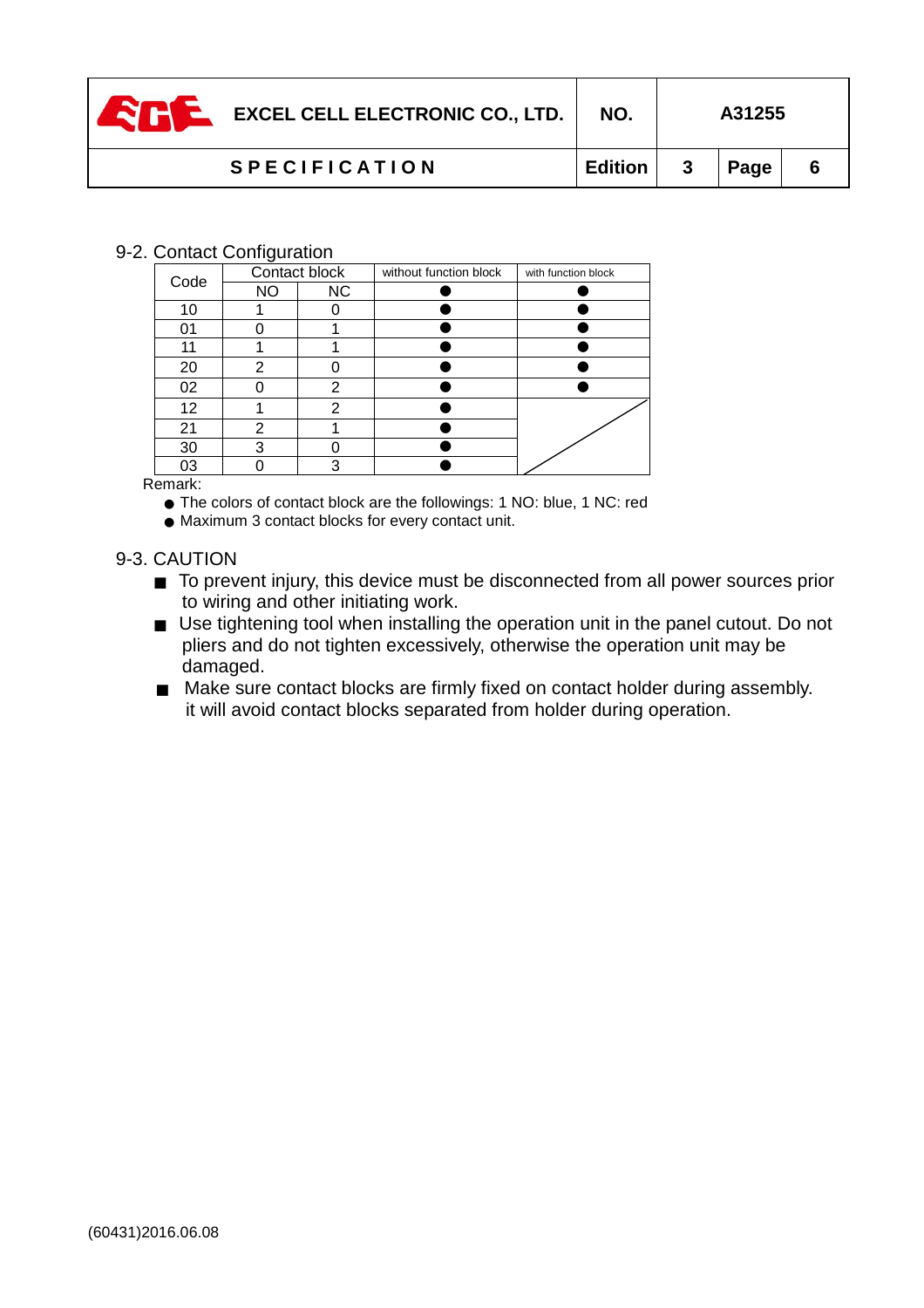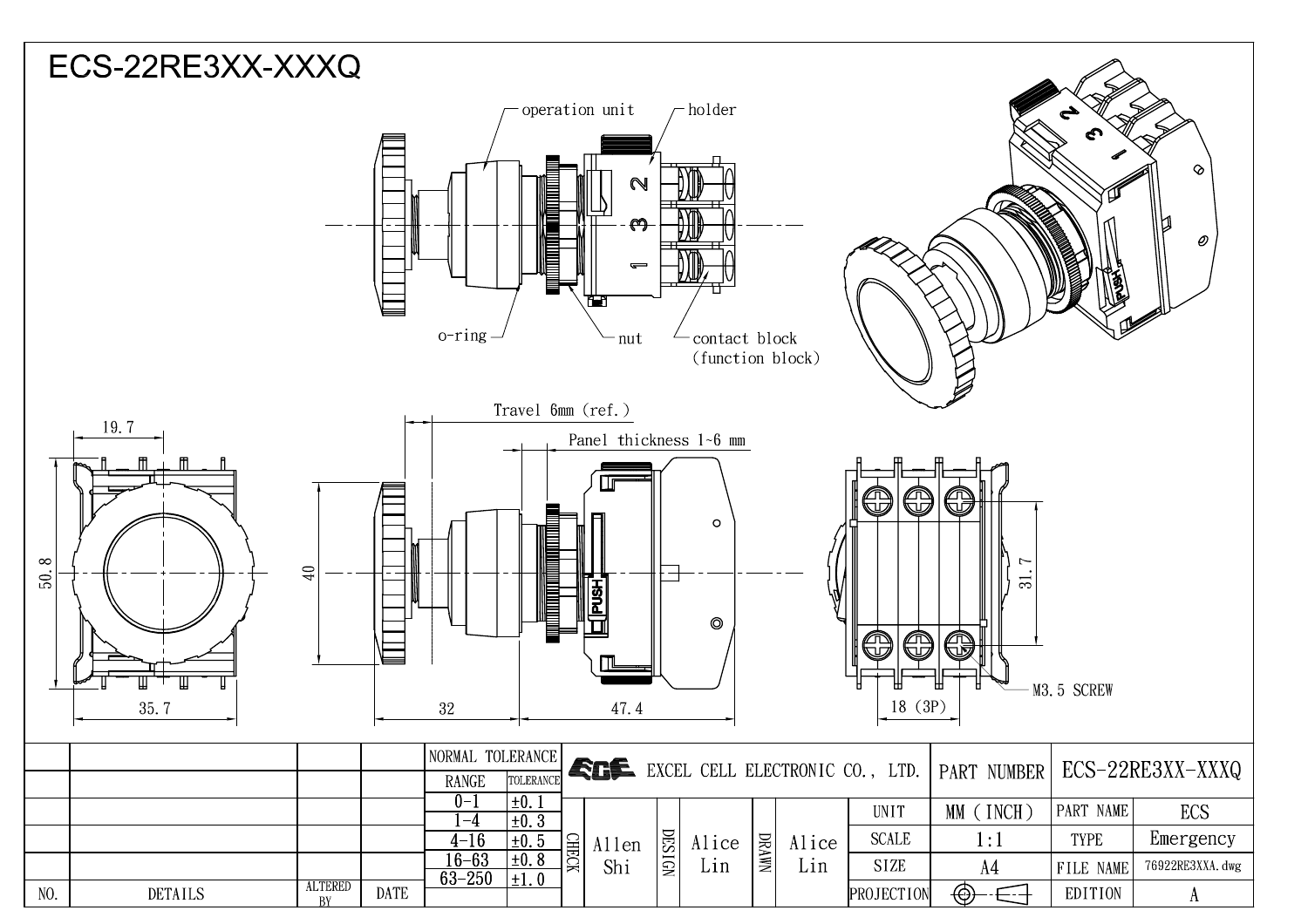